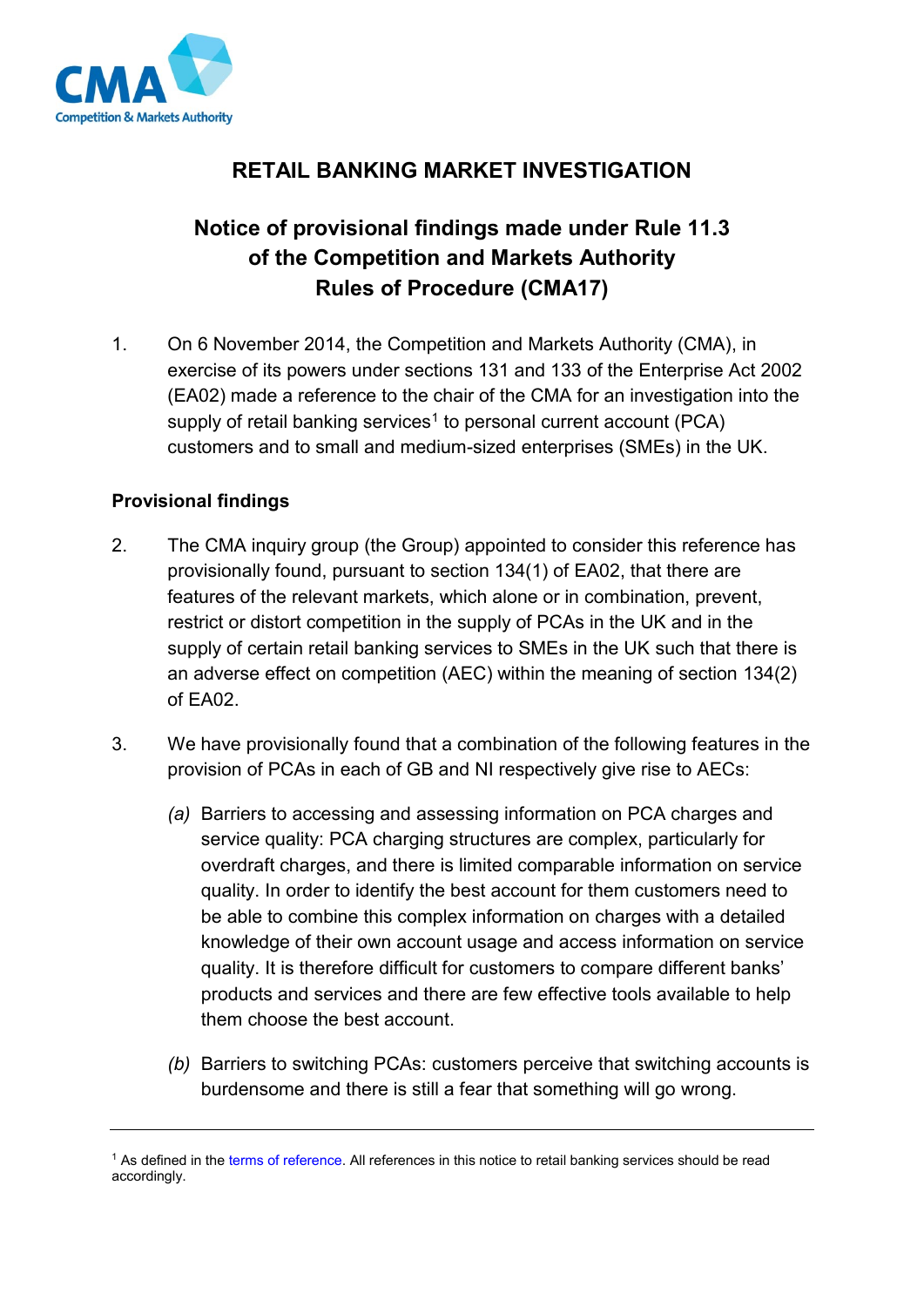Awareness of and confidence in the Current Account Switching Service (CASS) is still low. There are additional barriers to switching for overdraft users because of uncertainty surrounding the acceptance and timing of an overdraft approval.

- *(c)* Low levels of customer engagement: few customers search for better offers and the number of customers switching PCAs, in part or in full, remains very low. A lack of triggers for customers to engage in the market, the low cost of PCAs for many customers, reported satisfaction despite low levels of searching and a belief by many customers that there is little to be gained from searching and/or switching, together with features (a) and (b) contribute to continued low levels of customer engagement. Overdraft users, despite being those who would potentially gain most from switching, generally show limited awareness of and engagement with their overdraft usage and have a lower tendency to switch.
- *(d)* Incumbency advantages: customer acquisition costs are high because of features (a) to (c), and as a result longer-established banks have advantages over new entrants and smaller banks wishing to expand.
- 4. The combination of these features means that there is a weak customer response to differences in prices or service quality and established banks have incumbency advantages. As a result, the incentives on banks to compete on prices, service quality and/or innovation are reduced.
- 5. Longer-established banks benefit from having a larger existing customer base over which they have unilateral market power and, given the weak customer response, are thus able to maintain high and stable market shares. We have also found that the main barrier to entry and expansion is the existence of incumbency advantages from having an established base of customers. This makes it more difficult for new entrants and smaller providers to expand organically which in turn weakens the constraints that new entrants and smaller banks impose on incumbent banks.
- 6. While competition between banks to attract new customers has increased, in particular for the primary banking relationship, and increasing digitalisation in banking is reducing the barriers to customer engagement, we have found that many customers are not benefiting from this competition. In particular, the competitive pressures on overdraft charges are low. Overdraft charging structures are complex and overdraft users are less likely to switch banks, even though these users are likely to gain the most financially from switching. Some overdraft users also face additional barriers to switching due to the uncertainty surrounding the acceptance and timing of an overdraft approval.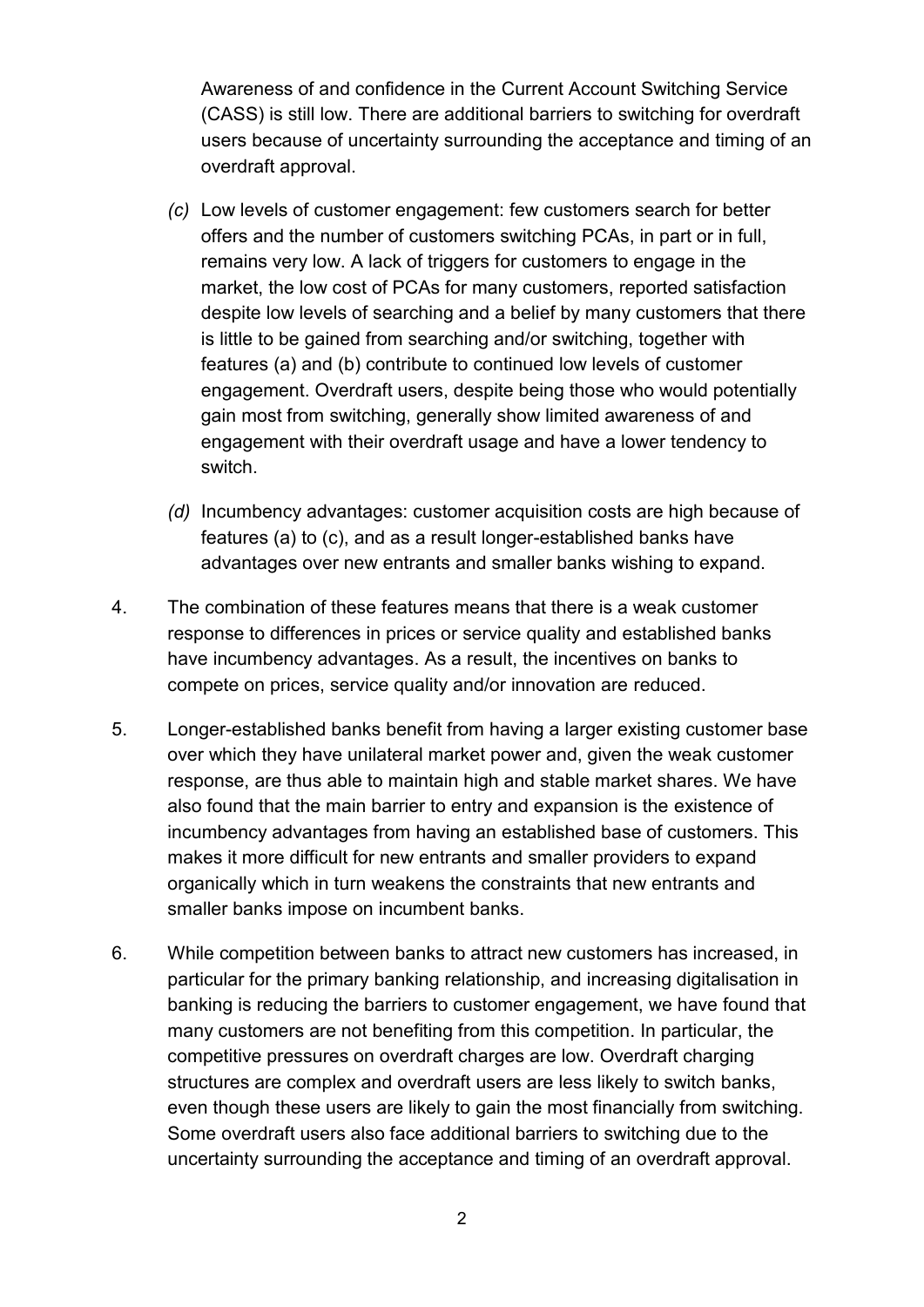Other groups of customers who find it more difficult to search and/or switch PCAs are also likely to be adversely affected. This tends to be customers who are less financially sophisticated and/or less confident in the use of the internet.

- 7. We have also provisionally found that a combination of features in the provision of BCAs in each of GB and NI respectively give rise to AECs. These features are as follows:
	- *(a)* Linkages between PCAs and BCA: many SMEs open their BCA with their existing PCA provider, often without searching for alternative providers.
	- *(b)* Barriers to accessing and assessing information on BCA charges and service quality: BCA charges are complex and there is a multiplicity of BCA charges and fees. There is also limited comparable information on service quality. In order to identify the best account for them, SMEs need to combine this information on charges with a detailed knowledge of their own expected account usage, and access information on quality. Information on own account usage can be difficult to access and/or, for some SMEs, uncertainty as to future usage makes it difficult for SMEs to compare different BCA products, and there is a lack of effective comparison tools and advice from intermediaries to help SMEs choose the best account.
	- *(c)* Barriers to switching BCAs: the account-opening process for SMEs can be lengthy, onerous and time-consuming because of banks' processes in particular relating to anti-money laundering and know-your-customer requirements. Use, awareness of and confidence in CASS remains generally low. In addition, the switching process can also be and is perceived to be by many SMEs time-consuming, difficult and importantly risky. Payments and/or receipts being delayed and/or not received can have a significant impact on an SME as well as potential loss of historical and payment data when switching through CASS. In addition, for some SMEs, access to finance may deter them from switching BCA for fear that doing so would reduce their ability to continue to access finance and/or access finance in the future.
	- *(d)* Low levels of customer engagement: as with PCAs, there are limited triggers for SMEs to engage once they have a BCA; BCAs are low cost relative to other business costs and many SMEs are satisfied with their BCA. In addition, many SMEs consider that there is little to be gained and potential disadvantages from searching and/or switching, in full or in part. Together with features (a) to (c) this leads to low levels of customer engagement more generally in particular as shown by the significant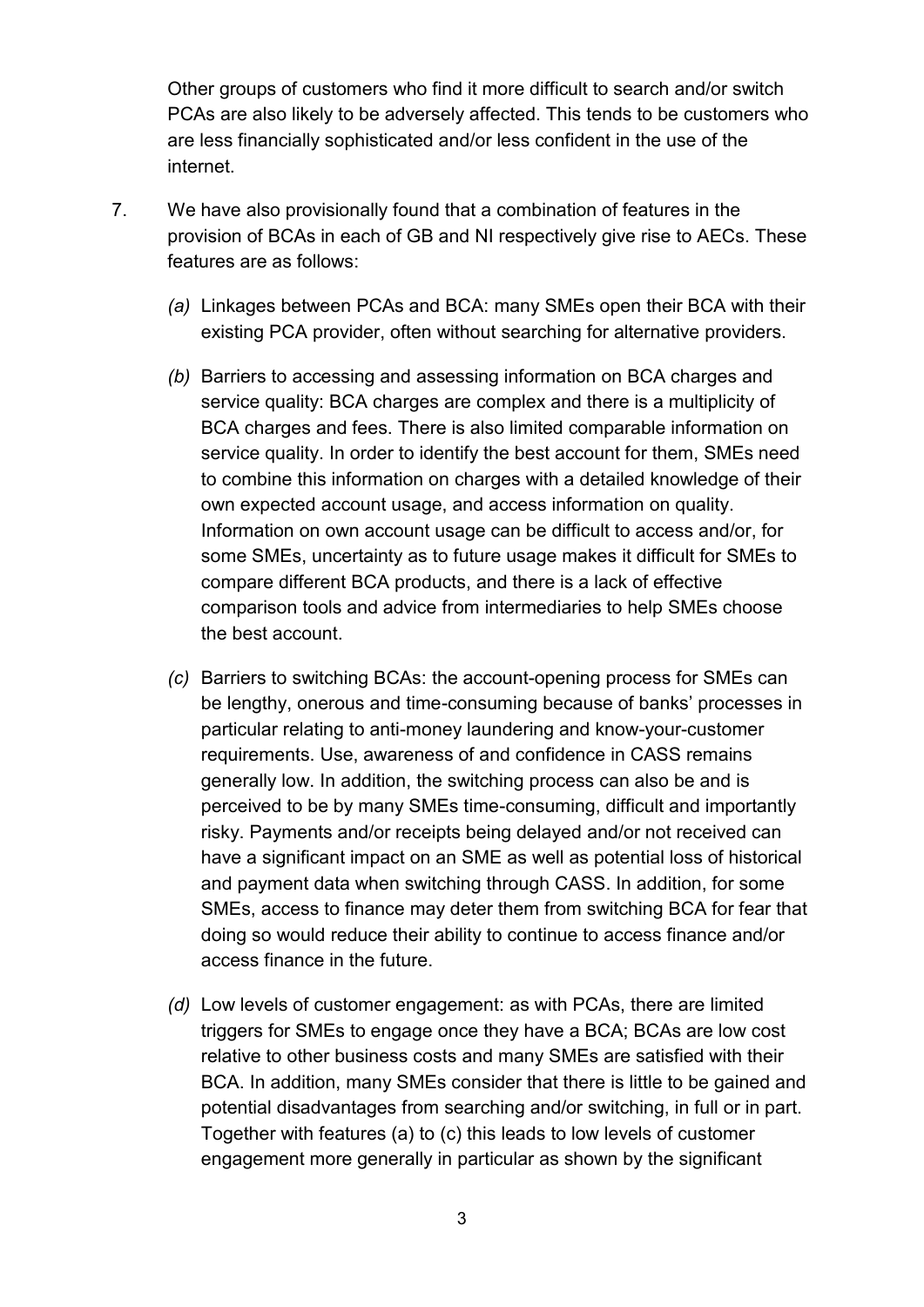number of SMEs who do not search and by the low number of SMEs switching BCAs, in full or in part.

- *(e)* Incumbency advantages: customer acquisition costs are high because of features (a) to (d), and as a result longer-established banks have advantages over new entrants and smaller banks wishing to expand.
- 8. The combination of these features means that there is weak customer response to differences in prices or service quality and established banks have incumbency advantages. As a result, the incentives on banks to compete on prices, service quality and/or innovation are reduced.
- 9. Longer-established banks benefit from having a larger existing customer base over which they have unilateral market power and given the weak customer response, they are thus able to maintain high and stable market shares. We have also found that the main barrier to entry and expansion is the existence of incumbency advantages from having an established base of customers. These incumbency advantages are particularly strong for banks with an existing base of PCA customers given the product linkages between BCAs and PCAs. This makes it more difficult for new entrants and smaller providers to expand organically which in turn weakens the constraints that new entrants and smaller banks impose on incumbent banks.
- 10. Many banks offer initial free banking periods for start-ups, as well as free banking periods inducements to BCA switchers, but beyond that banks' acquisition and retention strategies tend to focus on larger SMEs. Some banks have sought to simplify charging structures and/or have developed some new services in particular to reduce the need for branch access. However, there has been limited new entry in the provision of BCAs, limited new product development and less innovation compared with the PCA market. Small and small- to medium-sized enterprises that no longer benefit from their free banking period are most likely to be adversely affected by the reduced competitive constraints on banks.
- 11. We have also provisionally found that a combination of features in the provision of SME lending in each of GB and NI respectively give rise to AECs. These features are as follows:
	- *(a)* Strong linkages between BCAs and SME lending products: the large majority of SMEs go to their BCA provider for finance having done little or no searching. SMEs also place significant weight on their relationship with their BCA provider when considering finance, because they perceive that they are more likely to get funding, on better terms and/or more quickly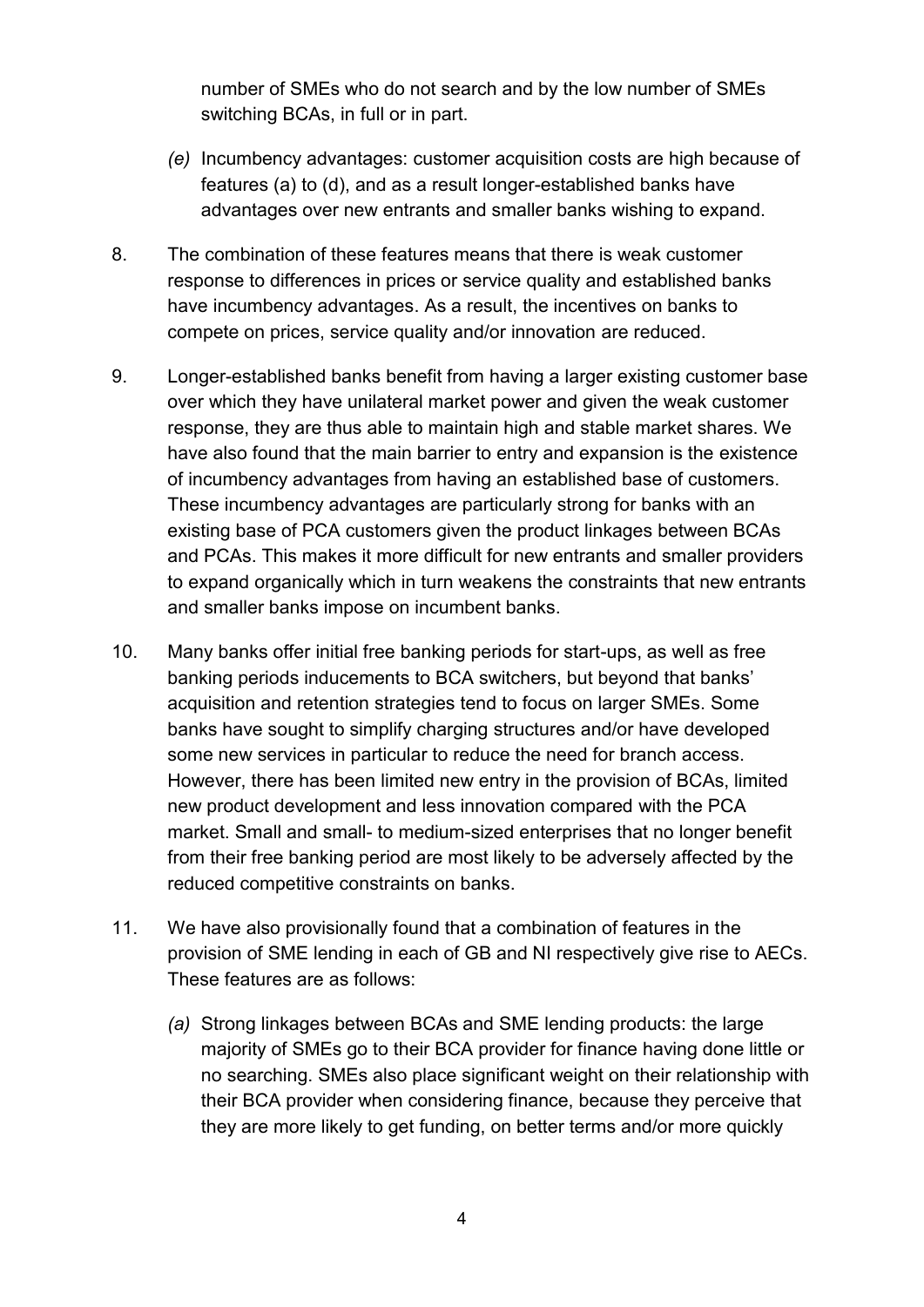with less inconvenience from their BCA provider as a result of their existing banking relationship.

- *(b)* Barriers to comparing lending products: charges are opaque and lending terms including early repayment and penalty clauses can also be complex. There is a lack of effective comparison tools which may particularly affect smaller SMEs that do not have specialist financial capability.
- *(c)* Nature of demand for SME lending products: in addition to the importance of a banking relationship to SMEs, SMEs require finance for a number of different reasons and quite often require finance on short lead times, for example to assist with cash flow. Applying for finance can take time both in preparing and gathering the necessary financial information to make an application, in waiting for the lender's decision as well as in negotiating relevant terms where applicable. This increases the costs for SMEs to obtain quotes from several providers.
- *(d)* Information asymmetries between an SME's BCA provider and other providers of lending products: BCA providers will benefit from better trading and credit history on an existing SME customer than other providers and are therefore at an advantage over other providers in pricing and assessing credit risk as well as in reducing the time involved in and the inconvenience to SMEs of the application process. Such advantages are particularly relevant for smaller SMEs as there is a lack of publicly available information on the trading and financial performance of such SMEs.
- *(e)* Incumbency advantages: customer acquisition costs are high because of features (a) to (d), and as a result longer-established banks have advantages over new entrants and smaller banks wishing to expand.
- 12. The combination of these features means that there is weak customer response to differences in prices or service quality and established banks have incumbency advantages. As a result, the incentives on banks to compete on prices, service quality and/or innovation are reduced.
- 13. Longer-established banks benefit from having a larger existing customer base over which they have unilateral market power and, given the weak customer response, they are thus able to maintain high and stable market shares. We have also found that the main barrier to entry and expansion is the existence of incumbency advantages from having an established base of customers. These incumbency advantages are particularly strong for banks with an existing base of BCA customers given the strong product linkages between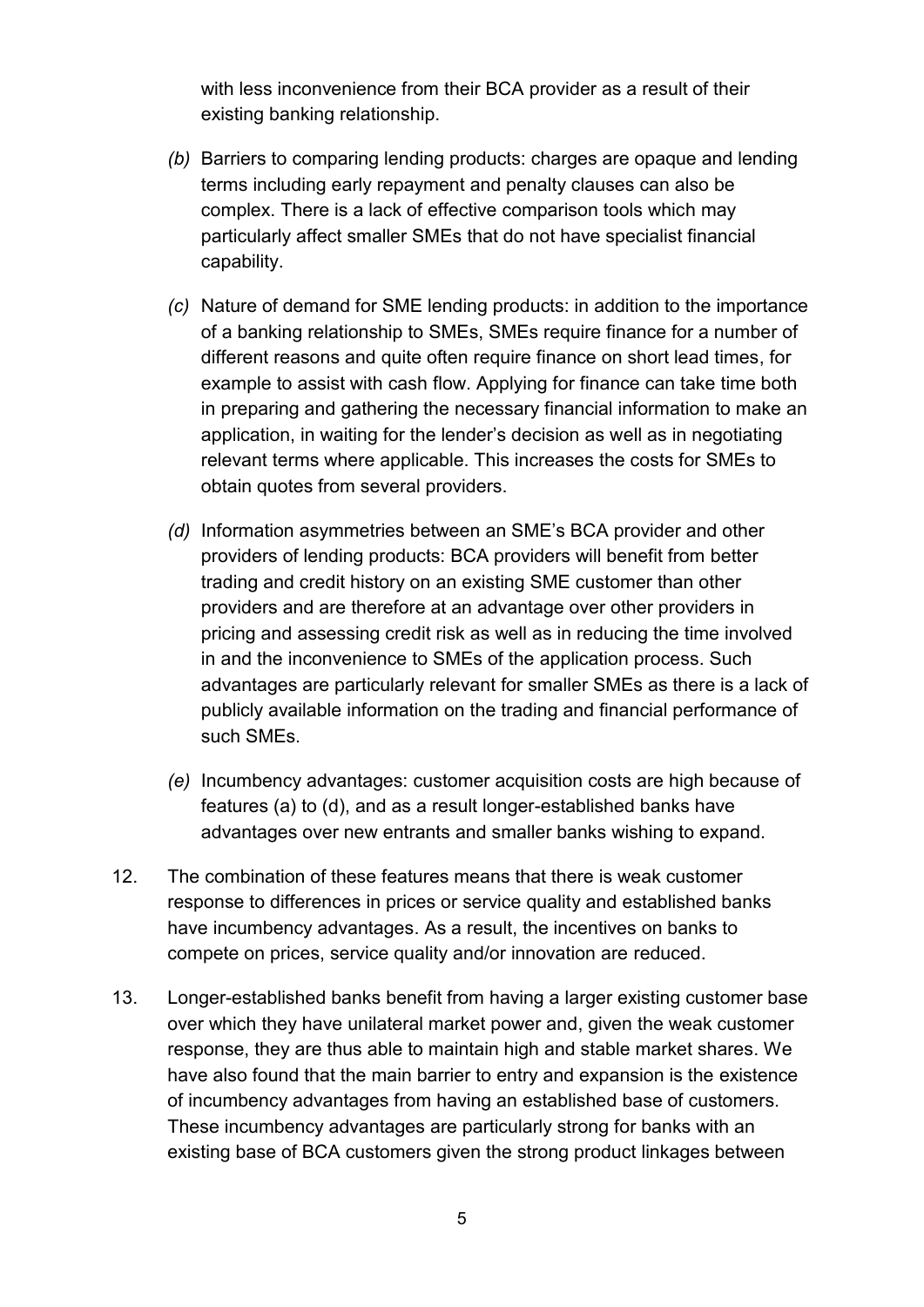BCAs and SME lending, and the information asymmetries between an SME's BCA provider and other providers of lending products. This makes it more difficult for other lenders to expand organically in turn weakening the constraints that other lenders impose on incumbent providers.

- 14. While banks have sought to improve the terms, availability and speed of decision-making, such developments have primarily been aimed at retaining their existing BCA customers, larger SMEs or prompted by regulatory or governmental initiatives rather than competition. Smaller SMEs that are less able to negotiate terms are most likely to be adversely affected by the reduced competitive constraints on banks in SME lending.
- 15. While we have identified three separate AECs in PCAs, BCAs and SME lending respectively for each of GB and NI, these AECs are linked. An incumbent bank with an established base of PCA customers will benefit from that established base not only in the provision of PCAs but also in the provision of BCAs, given the linkages between the two products. This in turn will give such an incumbent bank advantages when competing in the provision of SME lending given the even stronger linkages between BCAs and SME lending. The detriment arising from each AEC that we have identified will therefore arise not only within each of the individual product markets in which we have identified the AEC as arising but also in the individual product markets of the other AECs.
- 16. The Group's reasons are set out in full in the provisional findings report, which will be published shortly, and are summarised in the summary of the provisional findings report accompanying this notice.

## **The next steps**

- 17. The Group now invites interested parties to submit reasons in writing as to why these provisional findings should not become final (or, as the case may be, should be varied).
- 18. These reasons should be received by the Group no later than **5pm on Friday 20 November 2015** unless otherwise agreed with any party.
- 19. Unless a different date is agreed with any party, the Group will have regard to any such reasons provided by this date in making its final decisions in this investigation.
- 20. The Group is today also publishing a Notice of possible remedies which it considers might be taken by the CMA or others to remedy the AEC it has provisionally identified, comments upon which should be received no later